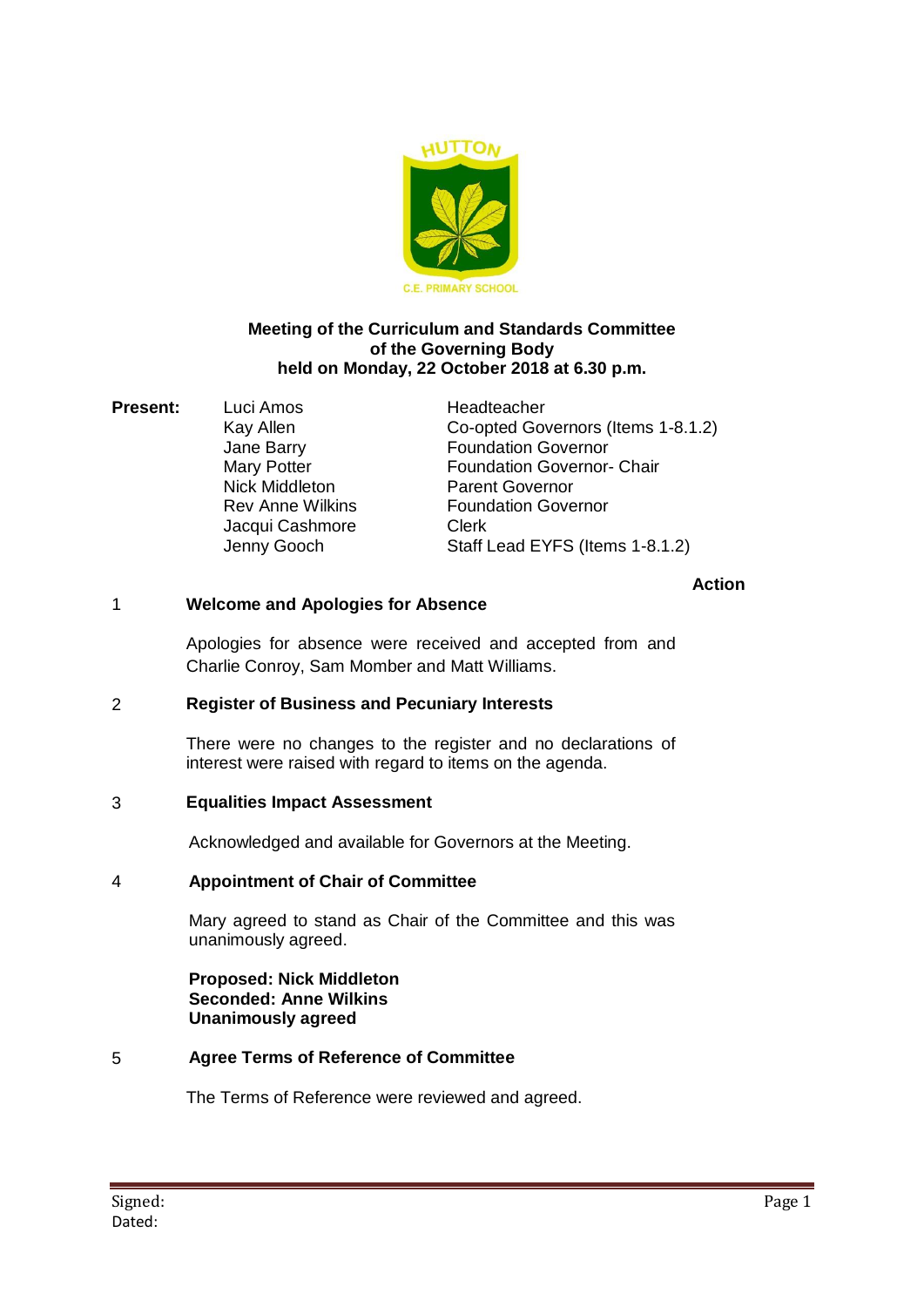# 6 **Minutes of the last Meeting of the Curriculum and Standards Committee Meeting held on 11 June 2018**

The Minutes of the Curriculum and Standards Committee held on 11 June 2018 were agreed and signed as a true record.

### 7 **Matters Arising from the Minutes**

- 7.1 Governors noted the report and were updated on the following item:
- 7.1.1 School Newsletter Chair of Governors Article: Jane has not **JB/LA** taken this forward but will discuss this further at the LGB in November. An article will then be included in the newsletter before the end of Term 2 and in Terms 4 and 6.

### 8 **Individual Governors Reports and Action Plans**

- 8.1 Eary Years/Foundation Stage (EYFS)
- 8.1.1 Kay had met with Jenny Gooch, Staff Subject Lead and a report had been distributed to Governors in advance of the meeting.

#### 8.1.2 **Governors questions:**

#### Outside play space:

**Has the outside play space been successful.** The outside space has been completed and was funded with £10,000 from National Lottery and £2,000 from Tesco. The equipment and space look great and children are learning to use it. Luci invited councillors and local people for a tour of the new equipment today.

### Data/Test Results

- **How is EYFS data measured?** All Reception learning is based on having reached a good level of development (GLD) at the end of the EYFS. There are 7 areas of learning in EYFS, with 3 prime areas (communication and language, personal social and emotional development). To reach GLD children will have to reach the early learning goals in 5 of those areas. Everyone has to reach that bench mark.
- **Is there national data.** We have received North Somerset's data and we are we are slightly below in this.
- **Is SEND taken into consideration.** Unless a child has a diagnosis, all children are measured against the same criteria. In Reception we often get children with speech and language issues but that would not mean that they wouldn't be expected to achieve GLD –lalthough one strand may inhibit them..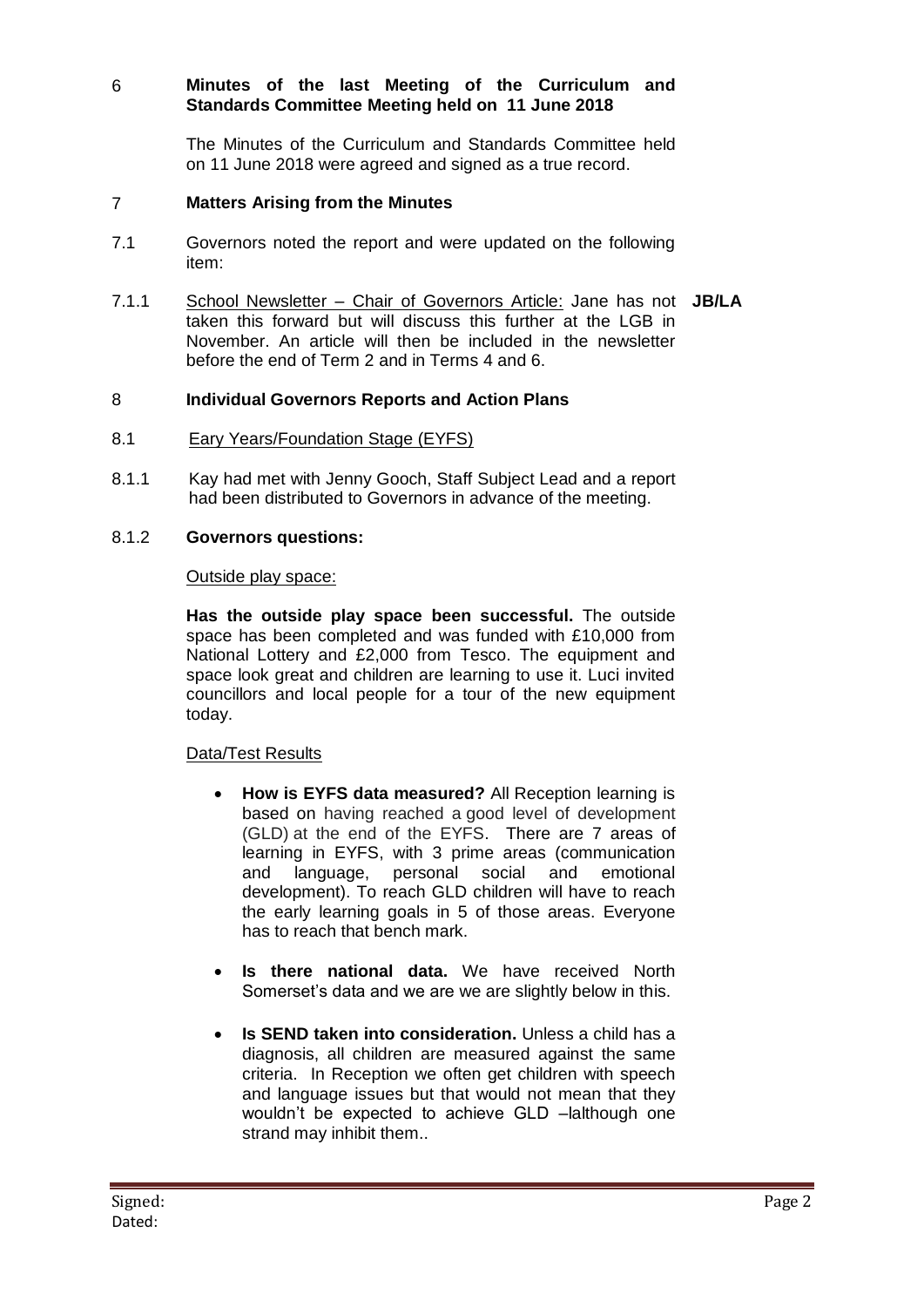- **What time of year is the assessment carried out?** Children are assessed formally in June.
- **Is it usually the youngest children that don't meet GLD?** No, not necessarily.
- **How are children assessed?** GLD is carried out by teacher assessment and those teachers attend moderating meetings across MAT and North Somerset.
- **Is this is a predictor of how they do further up the**  school. No not really, as the cohort changes. It is difficult to measure Reception data and do a direct comparison. The school tends to look at Y2 data, as this is the same nationally. From 2020 we will be baseline measuring from Reception to Y6.
- **Would anything be put in place as a result of the 2017/18 data?** No, as it is a transition process to Y1 but we would make the Y1 teacher aware of any issues. This year the children didn't need any additional support to transition to Y1. During the year we do lots of visits to meet other staff and work in different class rooms.

### Staff:

**What will be the arrangements during Laura's maternity leave?** Jenny will be taking on an Additional day (Weds) and Julia Cruse will be taking Thursday and Friday. Jenny will be leading this area. There will be a large team and communication will be really important for both staff and the children.

- 8.1.3 Governors thanked Kay and Jenny for their report.
- 8.2 Science & Technologies:
- 8.2.1 Nick had met with Julia Cruse, Staff Subject Lead and a report had been distributed to Governors in advance of the meeting.
- 8.2.2 As the report had been written in June, Nick updated Governors on events that had taken place since then.
- 8.2.3 Bridge building: A parent and child bridge building event had taken place last year. Nick had been able to attend this and confirmed that this had been an excellent and well organised event. The parents were put into groups with a mix of year groups and were provided with a small amount of equipment to build a bridge. At the end the bridges were tested to see which would hold the most weight.
- 8.2.4 Den building: A parent and child den building event took place today. The parents were put into groups with a mix of year groups and were provided with a small amount of equipment to build a den that would keep them dry. In addition they were allowed to use any additional materials that they found lying on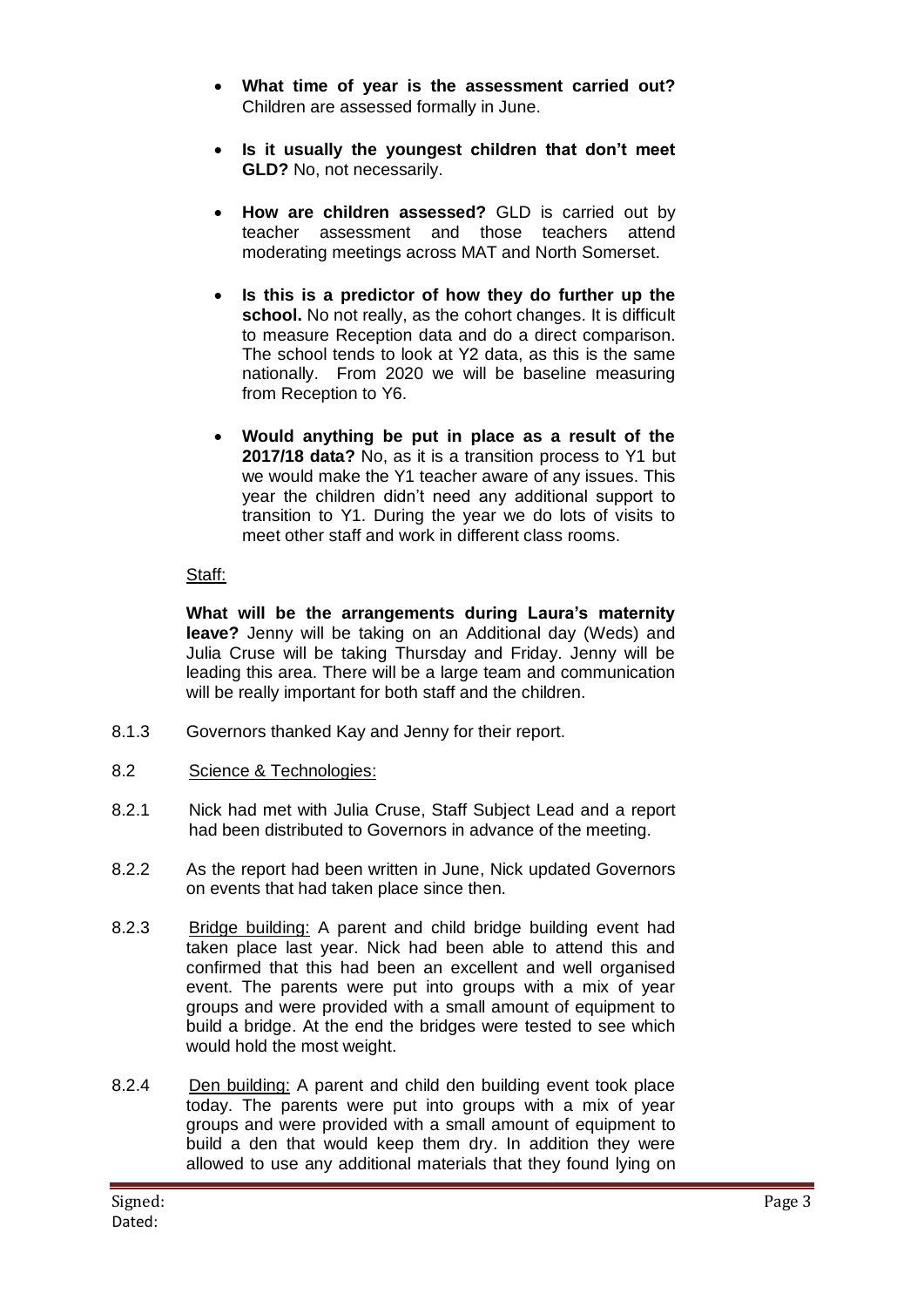the ground. At the end the shelter was tested to see if it kept them dry. Everyone had a good time and there was positive feedback from parents. Staff and parents were asked to look for good examples of Growth mindset qualities of perseverance, good communication and sharing.

## 8.3 Governors Questions:

- 8.3.1 **How does Science fit into our strategy?** Maths and English are core skills and are assessed by SATs and then Science and RE are the other core subjects at Hutton, followed by the others subjects. Children have to have a certain amount of knowledge to discuss and evaluate and we don't want to restrict them to just teaching them knowledge. Science and Humanities are therefore good subjects for topics and we can incorporate Maths and English within those subjects.
- 8.3.2 **When finished, how will we use the old year 6 classroom?** It will be used as a base for our breakfast and afterschool club and a base for Science during the day. All Science resources will be stored in that room.
- 8.3.3 Governors thanked Nick and Julia for their report.

## 9 **Policy Reviews**

- 9.1 Science: The policy was reviewed and updated by the staff subject team. Governors agreed the Policy.
- 9.2 EYFS: The policy was reviewed and updated by the staff subject team. Governors agreed the Policy.
- 9.3 Hutton out of hours provision (Hoohp):
- 9.3.1 The policy was reviewed at the meeting and Governors agreed the Policy.
- 9.3.2 We will be slightly changing our menu for afterschool club, so that the children have a hot snack eg baked beans, spaghetti hoops.
- 9.3.3 Once finished we will be moving the breakfast and after school club to the Hoohps room, which was previously the old Y6 classroom.
- 9.3.4 **Governors asked if we would have to restrict numbers.** The room, when previously used as the Y6 classroom had 30 children. We could expand into other rooms if needed but we don't anticipate having to do this.
- 9.4 BASS: The policy was reviewed at the meeting and Governors agreed the Policy.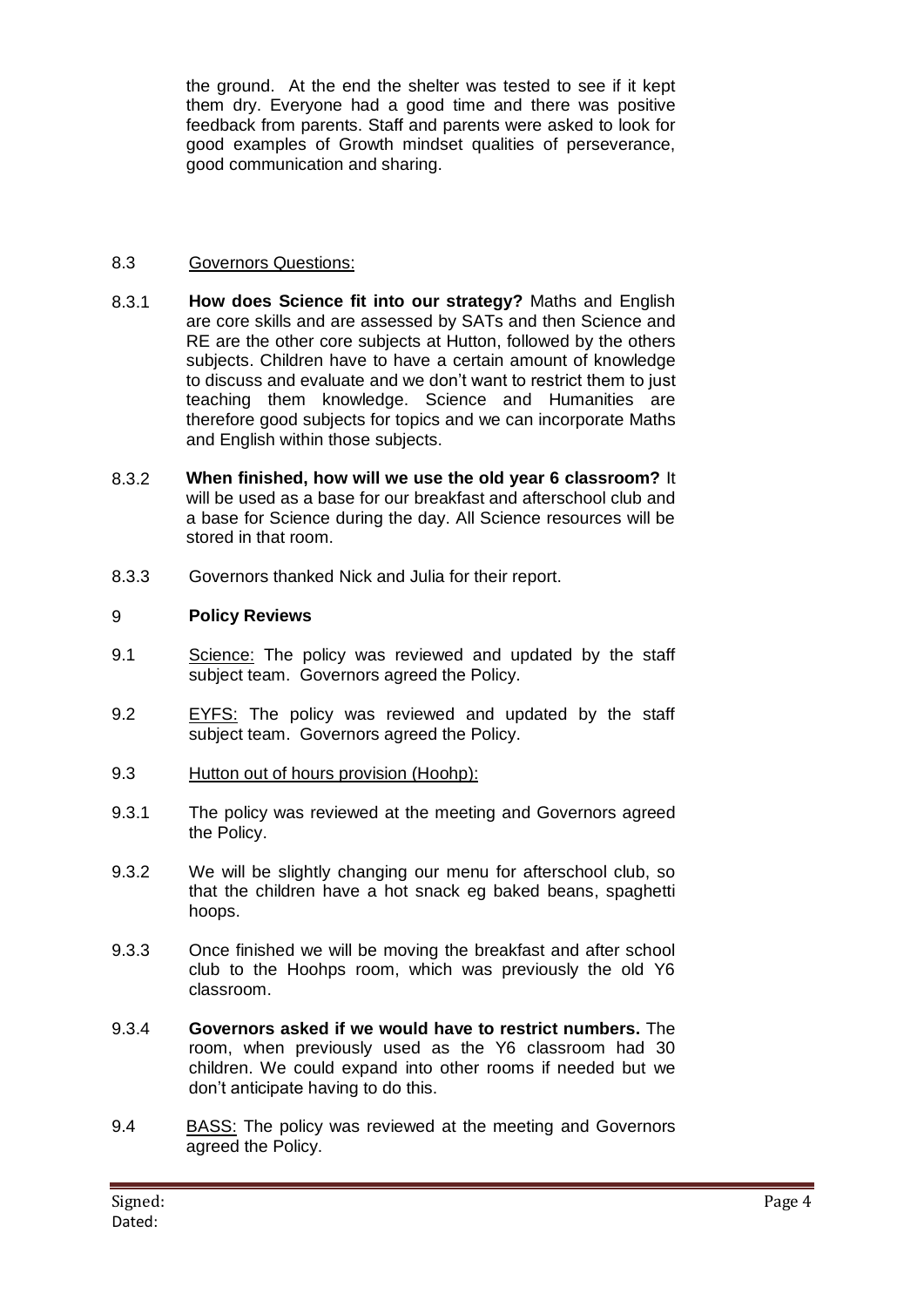- 9.5 Presentation: The policy was reviewed at the meeting and Governors agreed the Policy.
- 9.6 Home-school links including Homework, Communication, Consultation and Media: The policy was reviewed at the meeting and subject to minor amendments to the Communication, Consultation and Media appendix, Governors agreed the Policy.

**Governors asked if we come across parents who don't want to engage with the school.** Luci said we have started to hold events like bridge and den building to try and encourage parents to come into school. We also have our HOPS (Helping our Pupils Succeed) meetings for those children with special needs, which is a different format to our parents evenings. We have experienced low numbers of parent attendance at Maths and Online Safety evenings and are looking at ways to include these information events on occasions when parents will be coming into the school for other events to watch the children eg Nativity play.

## 10 **Self-Evaluation (SEF) and RAG Rating**

- 10.1 Luci distributed Hutton's RAG rating, which forms part of our SEF judgement. The SEF judgement will be distributed to Governors before the next LGB. The SEF and RAG rating is completed by all Kaleidoscope Schools and will be carried out in Terms 1, 3 and 5. This information will be sent to the CEO and discussed at Trustee level in Terms 2, 4 and 6.
- 10.2 We are using a Red, Amber, Green (RAG) rating system. This is a traffic light system eg green = good, amber = requires improvement, red = special measures.
- 10.3 We are currently rating ourselves as 'good' in all areas with the **LA/Clerk** exception of Finance, which is our weakest area. Our 3 year forecast always looks uncertain but this year our Year 2 forecast doesn't look good. Luci will be meeting with PFO this week to look at this in more detail and this will be discussed in more detail at our next LGB Meeting. At our accounting year end we found that there had been an inputting error. This has now been corrected making our c/f greater than expected.

### 11 **Pupil Premium pupils' progression**

No data available for this meeting.

### 12 **Online Safety**

Nothing to report to this meeting.

### 13 **Training and Development**

Keeping Children Safe in Education: Staff will be undertaking this training at their next Inset day.

### 14 **Agree Individual Governor Reports to next meeting**